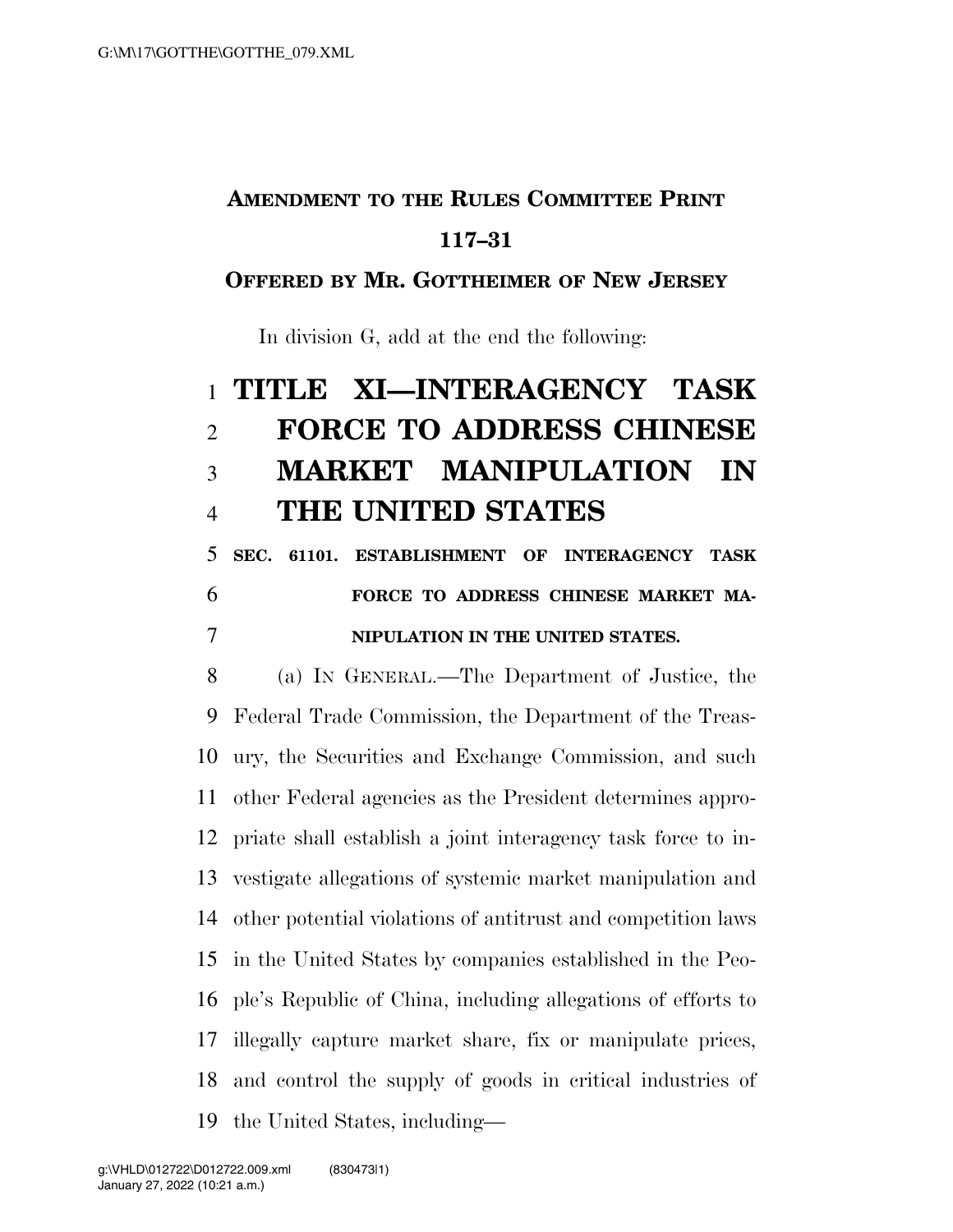| $\mathbf{1}$   | (1) the pharmaceutical and medical devices in-           |
|----------------|----------------------------------------------------------|
| $\overline{2}$ | dustry;                                                  |
| 3              | $(2)$ the renewable energy industry;                     |
| $\overline{4}$ | (3) the steel and aluminum industries; and               |
| 5              | (4) such other industries as the task force con-         |
| 6              | siders appropriate.                                      |
| 7              | (b) REPORT.—Not later than 180 days after the date       |
| 8              | of enactment of this Act, the President shall provide to |
| 9              | the appropriate congressional committees—                |
| 10             | $(1)$ a briefing on the progress of the inter-           |
| 11             | agency task force and its findings as described in       |
| 12             | subsection (a); and                                      |
| 13             | $(2)$ recommendations to the committees on po-           |
| 14             | tential amendments to antitrust and competition          |
| 15             | laws in the United States that would strengthen the      |
| 16             | ability of United States antitrust enforcement agen-     |
| 17             | cies to bring actions against anticompetitive business   |
| 18             | practices by Chinese companies.                          |
| 19             | (c) APPROPRIATE CONGRESSIONAL COMMITTEES DE-             |
| 20             | FINED.—In this section, the term "appropriate congres-   |
| 21             | sional committees" means—                                |
| 22             | (1) the Committee on Banking, Housing, and               |
| 23             | Urban Affairs, the Committee on Foreign Relations,       |
| 24             | the Committee on Finance, the Committee on the           |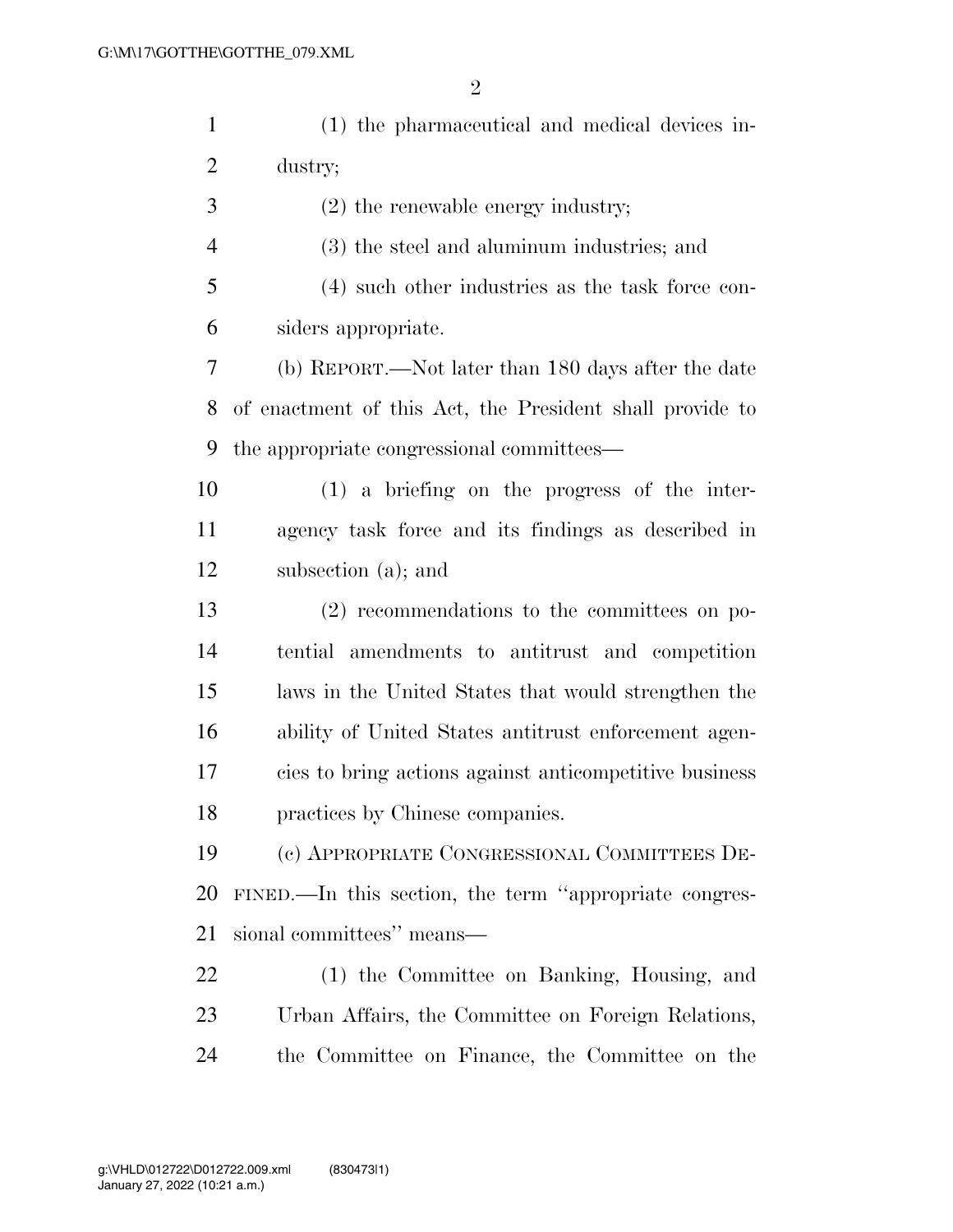| $\mathbf{1}$   | Judiciary, and the Committee on Commerce,                     |
|----------------|---------------------------------------------------------------|
| $\overline{2}$ | Science, and Transportation of the Senate; and                |
| 3              | (2) the Committee on Financial Services, the                  |
| 4              | Committee on Foreign Affairs, the Committee on                |
| 5              | Ways and Means, the Committee on the Judiciary,               |
| 6              | and the Committee on Energy and Commerce of the               |
| 7              | House of Representatives.                                     |
| 8              | SEC. 61102. EXPANSION OF STUDY AND STRATEGY ON                |
| 9              | MONEY LAUNDERING BY THE PEOPLE'S RE-                          |
| 10             | PUBLIC OF CHINA TO INCLUDE RISKS OF                           |
| 11             | CONTRIBUTING TO CORRUPTION.                                   |
| 12             | (a) IN GENERAL.—Section 6507 of the Anti-Money                |
| 13             | Laundering Act of 2020 (division F of Public Law 116–         |
| 14             | $(283)$ is amended—                                           |
| 15             | $(1)$ in subsection $(a)$ —                                   |
| 16             | $(A)$ in paragraph $(3)$ , by striking "; and"                |
| 17             | and inserting a semicolon;                                    |
| 18             | $(B)$ in paragraph $(4)$ , by striking the pe-                |
| 19             | riod at the end and inserting "; and"; and                    |
| 20             | (C) by adding at the end the following:                       |
| 21             | $\cdot\cdot$ (5) the ways in which such increased illicit fi- |
| 22             | nance risks may contribute to corruption involving            |
| 23             | Chinese firms and a strategy to combat such corrup-           |
| 24             | tion."; and                                                   |